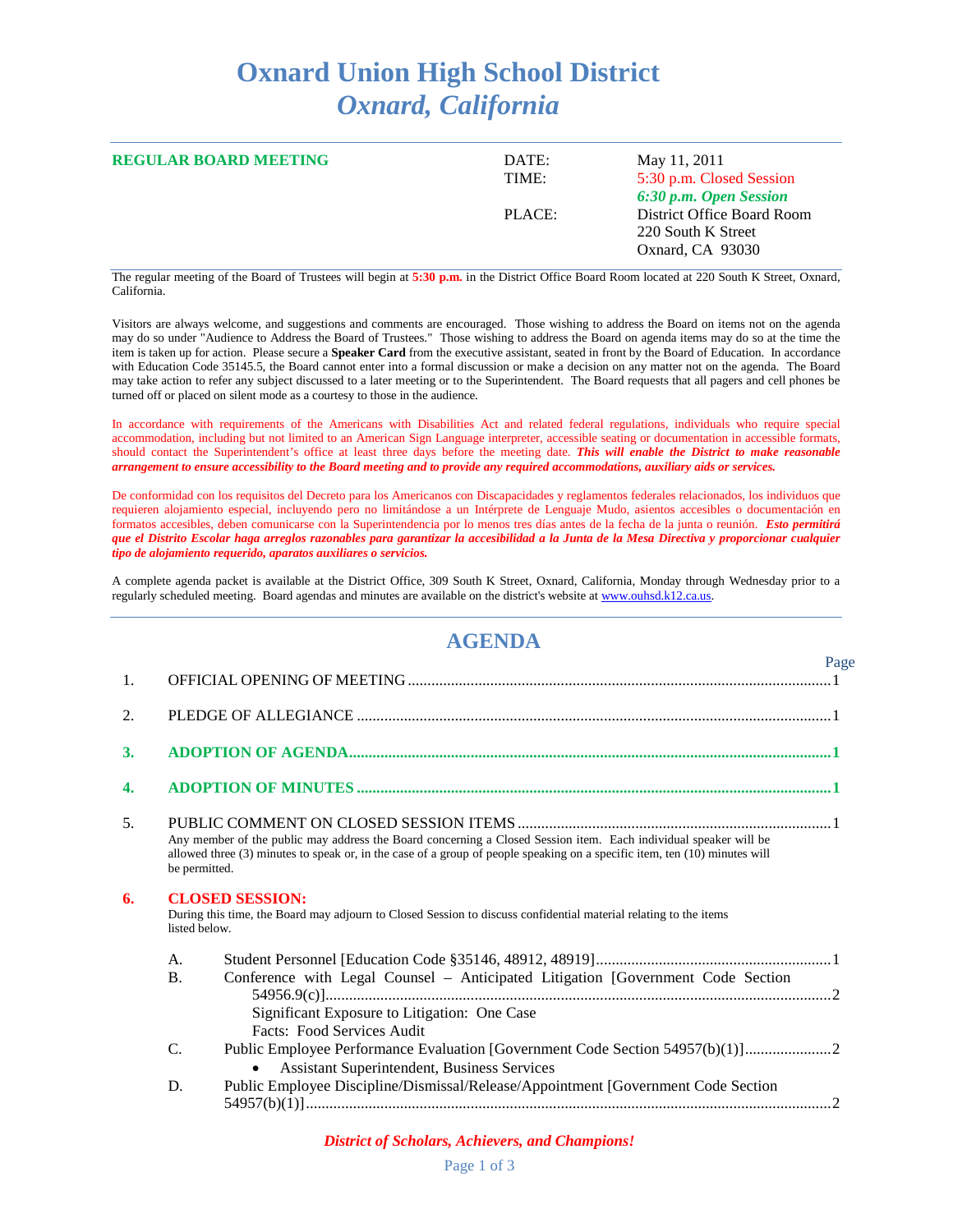Board Meeting Agenda

|     | May 11, 2011                                                                                                                                                                                                                                                                                                                                                                                                                                                                                                                                                     |                                                                                                                                                                             |      |  |
|-----|------------------------------------------------------------------------------------------------------------------------------------------------------------------------------------------------------------------------------------------------------------------------------------------------------------------------------------------------------------------------------------------------------------------------------------------------------------------------------------------------------------------------------------------------------------------|-----------------------------------------------------------------------------------------------------------------------------------------------------------------------------|------|--|
|     |                                                                                                                                                                                                                                                                                                                                                                                                                                                                                                                                                                  |                                                                                                                                                                             | Page |  |
| 6.  | <b>CLOSED SESSION - Continued:</b><br>Public Employee Appointment/Employment [Government Code Section 54957]<br>Ε.<br>Title: Advisor to the Board<br>Title: Interim Superintendent                                                                                                                                                                                                                                                                                                                                                                               |                                                                                                                                                                             |      |  |
| 7.  |                                                                                                                                                                                                                                                                                                                                                                                                                                                                                                                                                                  | (Approximate time $-6:30$ p.m.)                                                                                                                                             |      |  |
| 8.  | Those persons wishing to address the Board may do so at this time by completing a Speaker Card, located on the back table,<br>and presenting it to the recording secretary. Please address your comments to the Board President. Individual presentations<br>are limited to three (3) minutes each, or in the case of a group of people speaking on a specific item, ten (10) minutes will be<br>permitted. Please refer to the complete text of Oxnard Union High School District Board Policy 910: Procedures for<br>Communicating with the Board of Trustees. |                                                                                                                                                                             |      |  |
| 9.  |                                                                                                                                                                                                                                                                                                                                                                                                                                                                                                                                                                  | <b>SUPERINTENDENT'S REPORTS:</b>                                                                                                                                            |      |  |
|     | A.                                                                                                                                                                                                                                                                                                                                                                                                                                                                                                                                                               |                                                                                                                                                                             |      |  |
|     | <b>B.</b>                                                                                                                                                                                                                                                                                                                                                                                                                                                                                                                                                        | Board Recognition: District English Language Advisory Committee (DELAC) Parents 2                                                                                           |      |  |
|     | C.                                                                                                                                                                                                                                                                                                                                                                                                                                                                                                                                                               |                                                                                                                                                                             |      |  |
|     | D.                                                                                                                                                                                                                                                                                                                                                                                                                                                                                                                                                               |                                                                                                                                                                             |      |  |
|     | Ε.                                                                                                                                                                                                                                                                                                                                                                                                                                                                                                                                                               |                                                                                                                                                                             |      |  |
| 10. |                                                                                                                                                                                                                                                                                                                                                                                                                                                                                                                                                                  | <b>CONSENT CALENDAR:</b>                                                                                                                                                    |      |  |
|     | А.                                                                                                                                                                                                                                                                                                                                                                                                                                                                                                                                                               | Consideration of Approval of Student Expulsion by Recommendation of the                                                                                                     |      |  |
|     | <b>B.</b>                                                                                                                                                                                                                                                                                                                                                                                                                                                                                                                                                        | Consideration of Approval of Student Expulsion by Voluntary Agreement of the School<br>Principal, the Student, and the Students' Parent/Guardian, as per Board Policy 5144, |      |  |
|     | C.                                                                                                                                                                                                                                                                                                                                                                                                                                                                                                                                                               | Consideration of Approval of Student Readmission from Expulsion, as per Board Policy                                                                                        |      |  |
|     | D.                                                                                                                                                                                                                                                                                                                                                                                                                                                                                                                                                               | Consideration of Denial of Student Readmission from Expulsion, as per Board Policy                                                                                          |      |  |
|     | Ε.                                                                                                                                                                                                                                                                                                                                                                                                                                                                                                                                                               |                                                                                                                                                                             |      |  |
|     | F.                                                                                                                                                                                                                                                                                                                                                                                                                                                                                                                                                               | Consideration of Approval of Designation of 2011-12 CIF Representative to League 3                                                                                          |      |  |
|     | G.                                                                                                                                                                                                                                                                                                                                                                                                                                                                                                                                                               | Consideration of Approval of Renewal of Agreement between Oxnard Union High School                                                                                          |      |  |
|     |                                                                                                                                                                                                                                                                                                                                                                                                                                                                                                                                                                  |                                                                                                                                                                             |      |  |
|     | H.                                                                                                                                                                                                                                                                                                                                                                                                                                                                                                                                                               | Consideration of Approval of Change Order #2 Submitted for Culinary Arts Project at                                                                                         |      |  |
|     | I.                                                                                                                                                                                                                                                                                                                                                                                                                                                                                                                                                               | Consideration of Approval of Agreement between Oxnard Union High School District and<br>University of California, San Diego Extended Studies and Public Programs, Three-    |      |  |
|     | J.                                                                                                                                                                                                                                                                                                                                                                                                                                                                                                                                                               | Consideration of Approval of Non-Public School Placement for Student Case Numbers<br>Twenty-Nine to Thirty, 10-11, According to the Recommendation of the Student's         |      |  |
|     | K.                                                                                                                                                                                                                                                                                                                                                                                                                                                                                                                                                               |                                                                                                                                                                             |      |  |
|     | L.                                                                                                                                                                                                                                                                                                                                                                                                                                                                                                                                                               | Consideration of Approval of Purchase Orders and Direct Pays, April 21 – May 11, 20114                                                                                      |      |  |
|     | M.                                                                                                                                                                                                                                                                                                                                                                                                                                                                                                                                                               | Consideration of Approval to Dispose of Surplus Property, April 21 - May 11, 2011                                                                                           |      |  |
|     | N.                                                                                                                                                                                                                                                                                                                                                                                                                                                                                                                                                               |                                                                                                                                                                             |      |  |
|     |                                                                                                                                                                                                                                                                                                                                                                                                                                                                                                                                                                  |                                                                                                                                                                             |      |  |